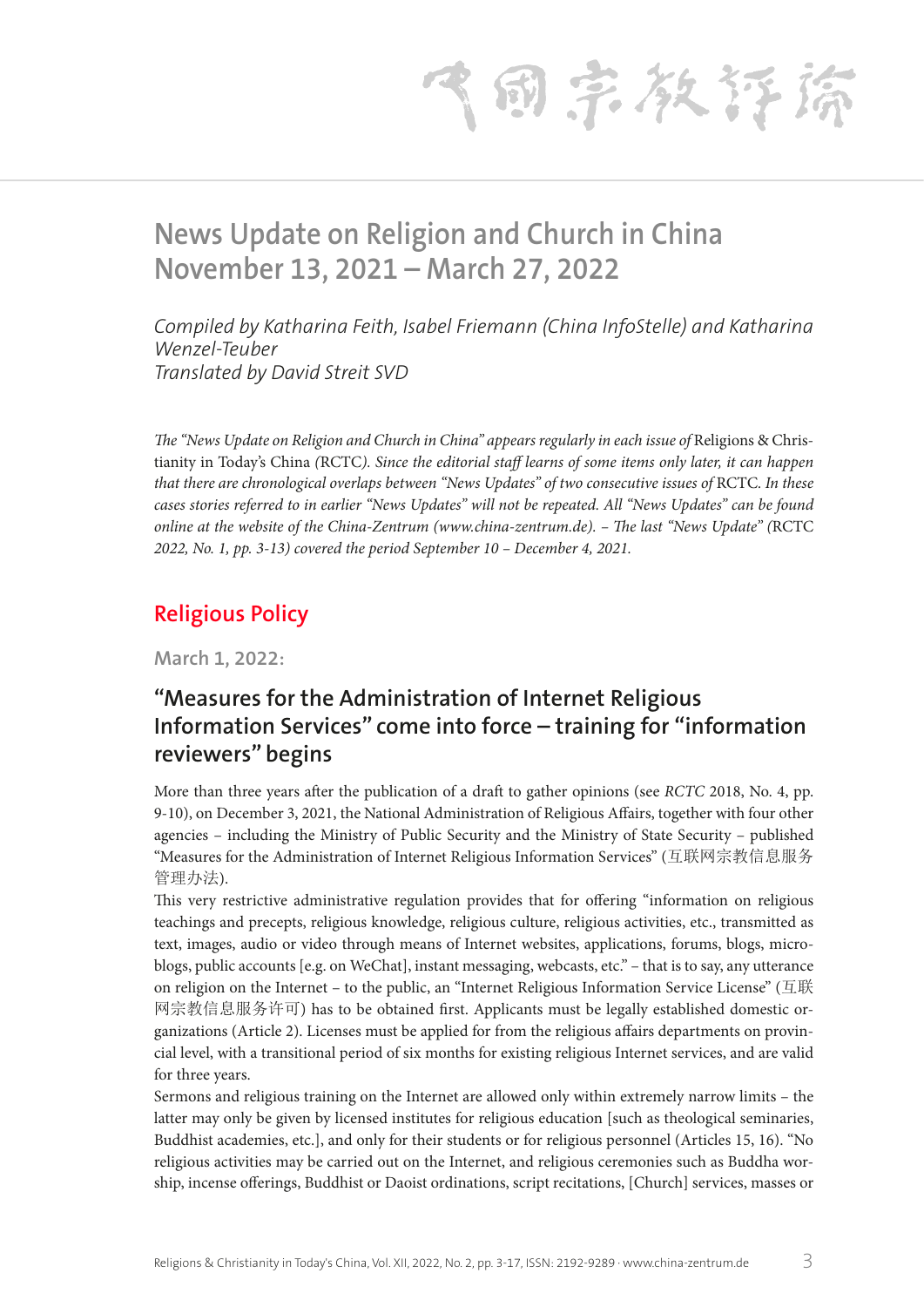baptisms may not be transmitted directly or in recording in the form of text, images, audio and video" (Article 17) – this prohibition applies in general, i.e., also for providers holding an Internet Religious Information Service License. Fundraising on the Internet in the name of religion is prohibited; however, charities founded by religious organizations, institutes for religious education institutions or sites for religious activities may solicit donations on the Internet in accordance with the provisions of the Charity Law (Article 19).

In order to apply for the license, the applicant must prove, in accordance with Article 6, that it has an information reviewer (信息审核人员). On February 28, the Commission for Ethnic and Religious Affairs of Zhejiang Province published a notice calling for registration for training as an "Internet religious information reviewer" (text of the "Measures" can be found at www.sara.gov.cn/bmgz/364755.jhtml, an informal translation at https://bitterwinter.org/crackdown-on-religious-content-coming-march-2022; mzw.zj.gov.cn Feb. 28, 2022). *kwt*

**March 21, 2022:**

### **Wang Zuo'an publishes an article on Sinicization and Marxism**

The Vice Minister of the United Front Department of the CCP and Director of the National Administration of Religious Affairs published his article in *Xuexie shibao* (*Study Times*), the journal of the Central Party School. In it, Wang underpins the concept of Sinicization with the "historical logic" of Marxist religious theory. According to this argumentation, only those religions in China can be continued in the long term that "Sinicize," i.e. adapt to the social transformations initiated by the Party. Wang also formulates consequences and measures for religious policy (www.zytzb.gov.cn/tzyw/368880.jhtml). For more details on the content of the article, see *China heute* 2022, No. 1, pp. 5-8 (in German). *kwt*

# **Religious Studies**

**March 18, 2022:**

## **New Institute of Marxist Religious Studies inaugurated in Hangzhou**

The new Institute of Marxist Religious Studies in the New Era (浙大城市学院新时代马克思主义 宗教学研究院) is located at Zhejiang University City College in Hangzhou. It is led by two leading scholars in the field of religious studies, Professors Chen Cunfu 陈村富, born in 1937, and Wang Xiaochao 王晓朝, born in 1953. Both are known for their studies and publications on the philosophical foundations of Western thought and the history of Christianity. The opening ceremony was attended by representatives of the various religions in China. The Institute aims to establish Zhejiang as a model province for the Sinicization of religions in China and to contribute to the modernization of the work of the Chinese religious affairs authority. A training system for the new discipline of Marxist religious studies is to be created for the training of talent in this discipline. A special focus of the project will be on research into practical problems (https://difang.gmw.cn/zj/2022-03/20/content\_35599005.htm?msclkid=9d7848a2aea211ecabacc8b19f90003b).

*Isabel Friemann, China InfoStelle*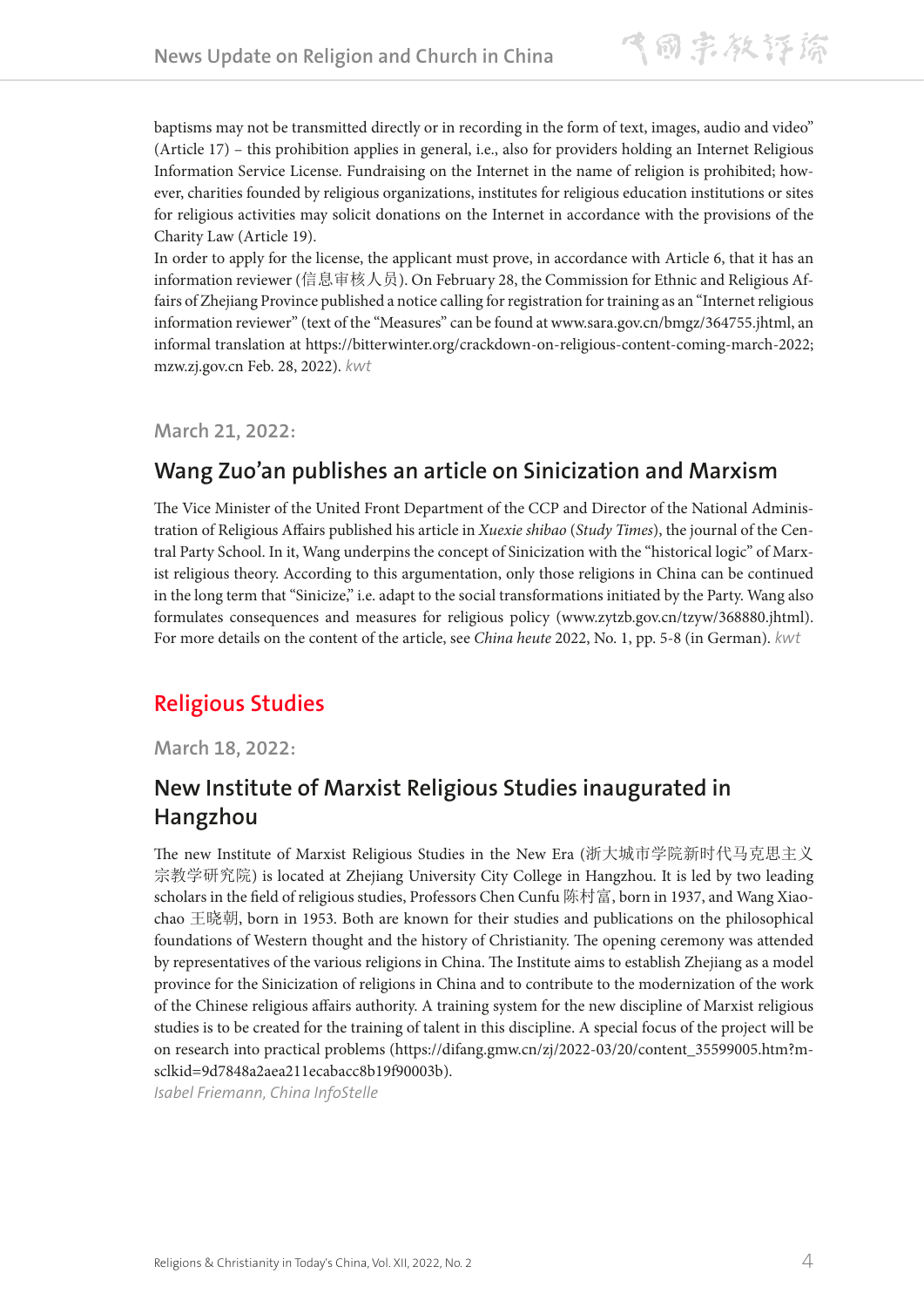# **Religions in General**

**From December 2021:**

### **New outbreaks of COVID-19 in China: Religions participate in relief efforts**

Towards the end of the year, the number of COVID-19 infections increased in various regions of China. From December 23, 2021, a one-month strict lockdown was imposed on Xi'an. Other cities and regions have been placed under lockdown from mid-March 2022, such as Changchun in Jilin Province, Shenzhen, and, from March 28 also Shanghai. As in 2020, the religious communities participated in the relief measures, among other things by helping to carry out the Corona tests or by procuring and distributing relief supplies. Religious sites in many places had to remain closed for Corona prevention (see also the entry of March 20, 2022 in the section "Catholic Church"). *kwt*



Corona engagement of religions – here a few examples from Catholic communities: Loading relief supplies at Jilin Seminary (top left) and Xi'an Cathedral (bottom left). A community in Xi'an prepares *jiaozi* dumplings for aid workers in the field (top right). Conducting Corona testing in Xi'an (bottom right). Photos: xinde.org.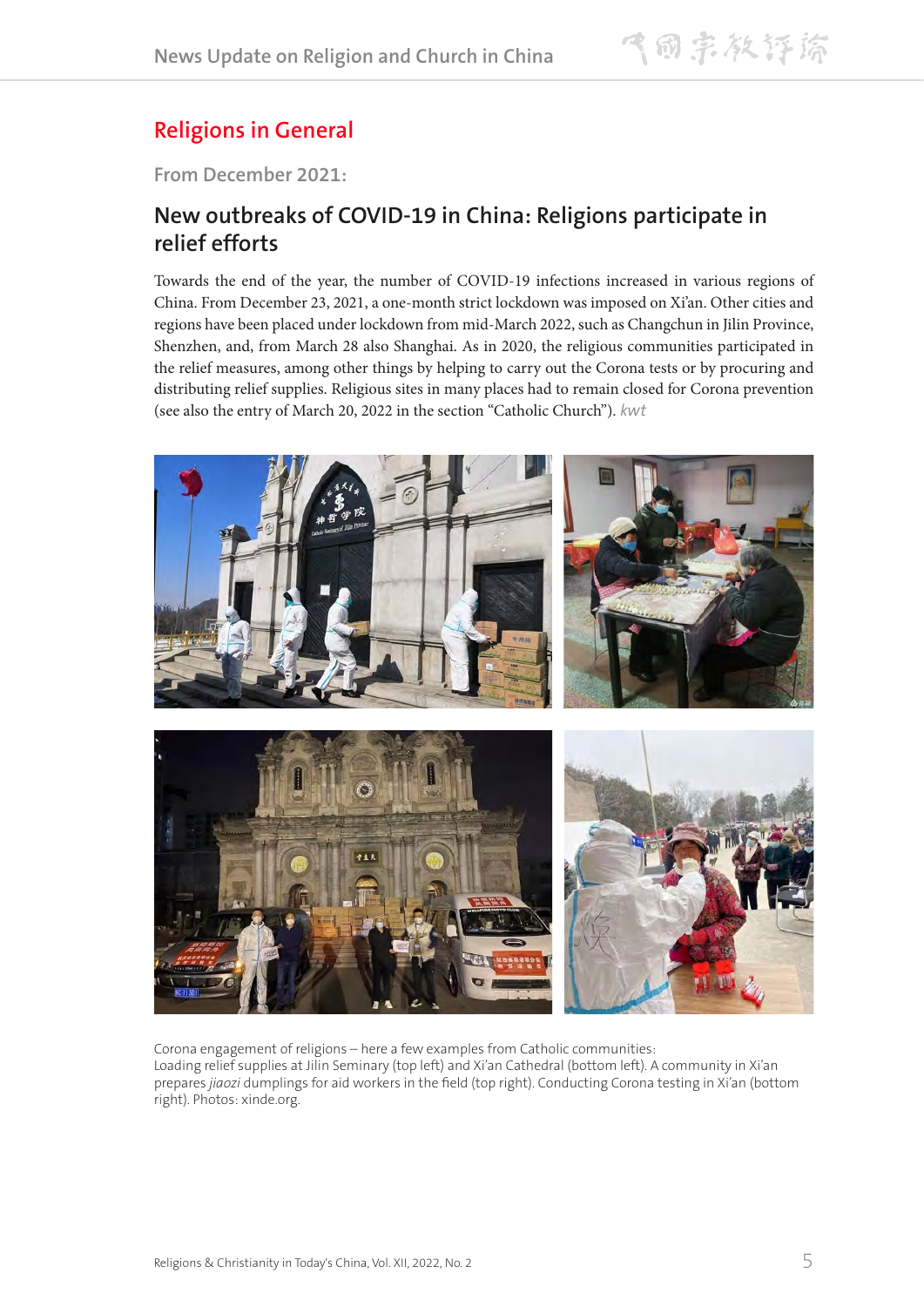#### **February 4–20, March 4–13, 2022:**

### **Olympic Winter Games and Winter Paralympics in Beijing – Religions remain invisible**

In 2008, in the run-up to the Beijing Summer Olympics, public blessing ceremonies and prayers for the success of the Games were held by all five recognized religions of China, and it was publicly reported how China's religious communities were preparing for providing religious services to the guests (cf. *China heute* 2007, No. 3, p. 66; No. 6, pp. 195-196; 2008, No. 3, pp. 71-72 [in German]). In 2022, China's religious communities were not publicly mentioned in connection with the Winter Games – which a number of Western states diplomatically boycotted with reference to the human rights situation in the country. On the websites of the umbrella organizations of the Chinese religions, the Games were almost not discussed at all. The exception was a series of Buddhist congratulatory calligraphies on the website of the Chinese Buddhist Association. The Catholic website *Xinde* brought a number of good wishes for the Games from representatives of the universal Church – including Pope Francis' greetings at the end of the General Audience of February 2, 2022 (see entry of February 22, 2022 in the section "Sino-Vatican Relations") and a greeting from Bishop Nazzareno Marconi of Macerata, birthplace of the Italian China missionary Matteo Ricci SJ.

In Hebei Province – in the north of which the venues Zhangjiakou and Chongli are located – the churches (and presumably also the sites of the other religions) remained closed not only during, but also before and after the Games due to the pandemic situation. However, a number of Catholics are said to have volunteered in the preparation and implementation of the Games. About a quarter of China's Catholics live in Hebei, in northern Hebei most of them practice their faith in the underground. Chongli – better known in Church history under the local name Xiwanzi – was an important Catholic center in northern China from the early 19th century (chinabuddhism.com.cn Feb. 6 to March 3, 2022 [16 episodes]; faz.net Feb. 8, 2022; *Verbiest Update* No. 51, January 2022; www.xinde.org/show/52289 [Feb. 4, 2022]). *kwt*

**March 2, 2022:**

### **China Anti-Cult Network: Leader of the Mentuhui movement indicted as "head of a criminal organization"**

The state-run website China Anti-Cult Network reported on March 2 that a man named Zi from Luliang County in Yunnan, a deacon of the Mentuhui 门徒会 (disciple community) "cult," was taken into custody on May 7, 2021, and formally arrested on June 10. On behalf of the Kunming branch of the Mentuhui, he and two other deacons organized the Mentuhui small groups at the lower local level, carried out evangelization and in 2020 caused members of a small group to raise money for the Mentuhui by selling pesticides and fertilizers, the website reported. According to the China Anti-Cult Network, Zi has "voluntarily pleaded guilty" and will now be charged as the head of a criminal organization. Already on November 25, 2021, the China Anti-Cult Network had reported that eight members of the Mentuhui had been sentenced to fines by the People's Court in the Dalat Banner, City of Ordos, Inner Mongolia, according to Article 300 of the Criminal Law (for "organizing/using a cult organization to undermine implementation of the law"). The defendants were said to have recruited followers for the group between 2017 and 2018. The portal *Bitter Winter* of CESNUR (Turin) also reported on this court case. According to *Bitter Winter*, in 2020 a nationwide campaign was launched against the Mentuhui, which – as *Bitter Winter* said – like other "illegal" religions has experienced some growth during the Corona pandemic.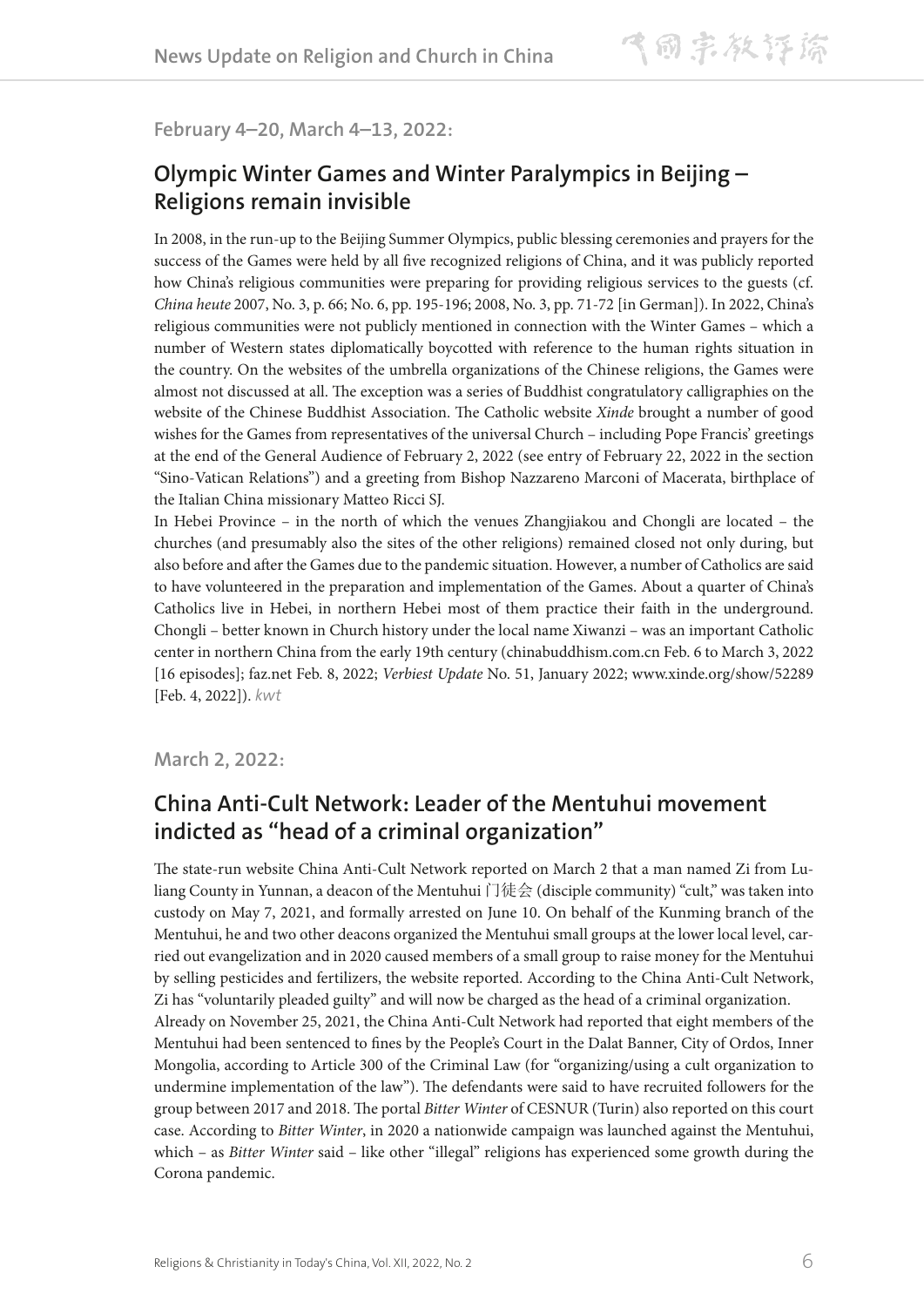The Christian-inspired Mentuihui movement was founded in 1989 by Ji Sanbao, who was previously a member of the True Jesus Church, and has been on the list of banned "heretical cults" since 1995. According to *Bitter Winter*, its doctrine is also known as "Teachings of the Third Redemption" because it sees itself as the third sign of salvation– after Noah's Ark and the cross of Jesus Christ. Ji Sanbao is said to have called himself a representative of God or Jesus (bitterwinter.org Dec. 30, 2021; chinafxj. cn Nov. 25, 2021; March 2, 2022; https://de.bitterwinter.org/eine-weitere-xie-jiao-die-apostelgemeinschaft/; Kristin Kupfer, "Christlich inspirierte, spiritualuell-religiöse Gruppierungen in der PR China seit 1978 (I)," in: *China heute* 2002, Nr. 4-5, S. 119-127, Tabelle 1). *kwt*

### **Buddhism**

**December 1-2, 2021:**

### **Buddhists on both sides of the Taiwan Strait hold "Online Conference 2021 on the Development of Humanistic Buddhism"**

The theme of the conference was "New Tendencies for the Spread of the Dharma in the Post-Pandemic Era." Organizers were the Chinese Buddhist Association (CBA) and the Taiwanese United Association of Humanistic Buddhism, Chunghua (中華人間佛教聯合總會). Master Zongxing, vice chairman of the CBA, said at the opening that the Corona pandemic is a challenge for the spread of Buddhism and interaction with each other. It has caused anxieties among the people, so the contents of the Dharma dissemination must be aligned with the needs of the time; Master Zongxing said that this is also the basic meaning of the idea of humanistic Buddhism.

After an online group photo, the participants discussed the topic in four areas: 1. In which direction should Buddhism develop in the post-pandemic era? 2. New trends for the spread of the Dharma (I): Online and offline dissemination; 3. New trends (II): For students of Buddhism– how to continue learning when classes stop? 4. New Trends (III): Know yourself and the other – understand the thinking patterns of the e-generation. According to the participants, this time the exchange was particularly intensive and practical because there were a lot of common topics of discussion due to the pandemic; they said that they would like to see more such online meetings on specific topics – according to the report on the CBA website (chinabuddhism.com Dec. 3, 2021). *kwt*

**December 27, 2021:**

## **Conference in Beijing on "Humanistic Buddhism and the Sinicization of Buddhism"**

The conference was organized by the Research Institute of Buddhist Culture of China, an institute under the Chinese Buddhist Association (CBA), in collaboration with the CBA's "Research Base for the Thinking of Humanistic Buddhism" established in 2020. Around 30 experts from various research institutions from all over China took part.

In his speech at the opening of the conference, Master Yizang, vice president of the CBA and head of the research base, stated that increased research on humanistic Buddhism is essentially the same as promoting the Sinicization of Buddhism. Similarly, many other participants equated humanistic Buddhism with the Sinicization of Buddhism. Wei Daoru of the Institute of World Religions of the Chinese Academy of Social Sciences said that traditional Chinese culture is the historical foundation of socialist culture with Chinese characteristics in the New Era. He stressed that Buddhism is also part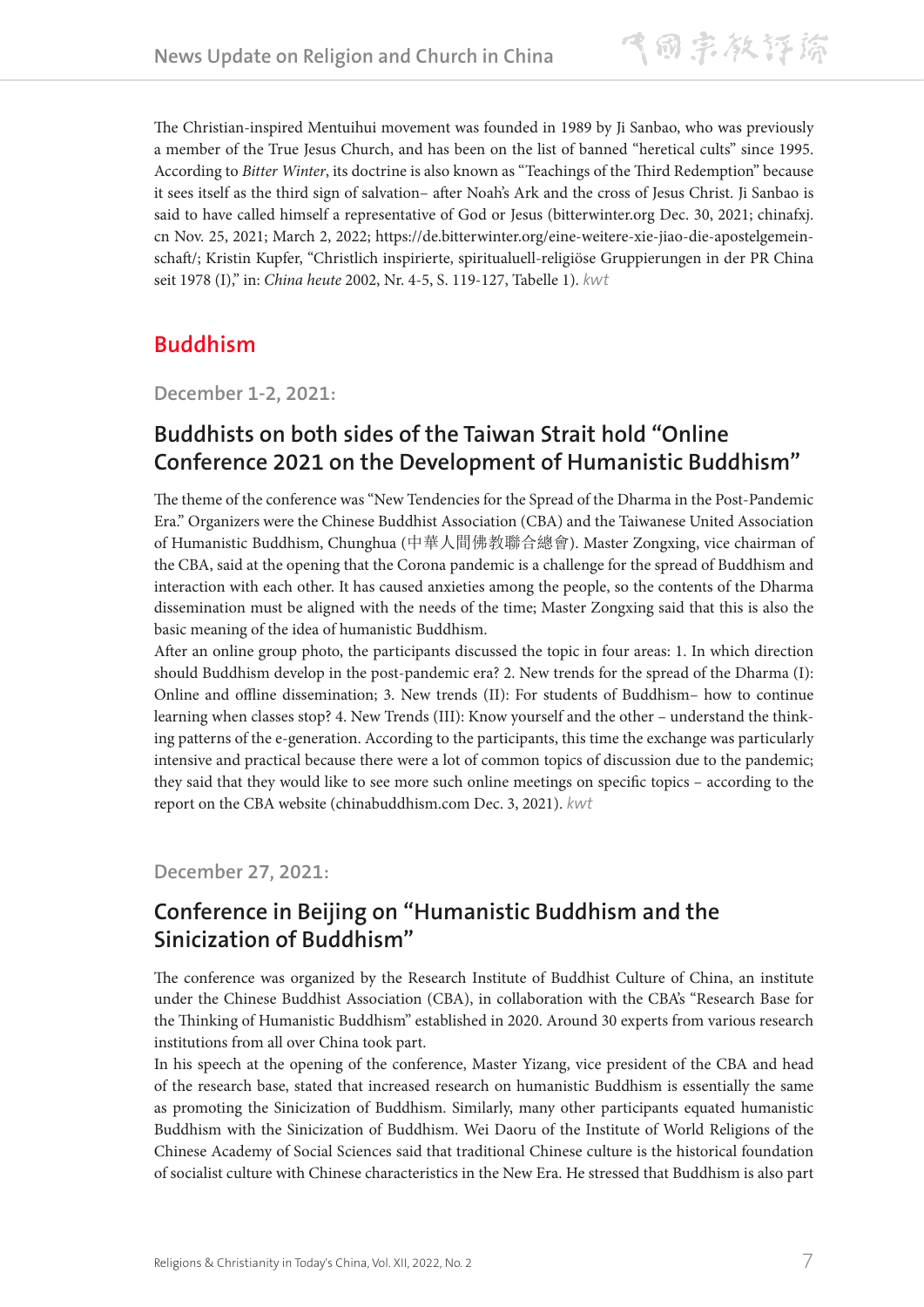of traditional Chinese culture, but felt that this is not taken into account enough in publications on the "excellent traditional culture of China."

For the future development of humanistic Buddhism, Hong Xiuping, director of Nanjing University's Research Center for Eastern Philosophy and Religious Culture, saw two directions: first, as a religion, with the mission of transmitting the teachings of the Buddha; second, as a culture to provide spiritual-cultural nourishment to the whole society. – An overview of all lectures held can be found in the conference reports on chinabuddhism.com.cn (Dec. 29, 2021; Jan. 1, 2022).

The reform idea of "humanistic Buddhism" (人间佛教) goes back to the monk Taixu 太虚 (1890– 1947), who advocated a stronger this-worldly orientation of Buddhism and its adaptation to modernity. In the People's Republic of China, the concept is placed in the foreground in the "Sinicization" of Buddhism demanded by religious policy and serves as a projection screen for various contents (cf. Carsten Krause, "Zur 'Sinisierung' der Religionen: Was heißt das für Buddhisten?", in: *China heute* 2021, No. 1, pp. 37-51, here pp. 39, 42-43.). *kwt*

**January 20, 2022:**

### **International Campaign for Tibet (ICT) reports on efforts to curb the spread of Tibetan Buddhism to the East**

ICT reports on various recent measures taken by Chinese authorities to curb the influence of Tibetan Buddhism in Han Chinese Buddhist circles. This includes the removal of Han Chinese practitioners from the Larung Gar Tibetan Buddhist Academy in Sertar County, Kardze Tibetan Autonomous Prefecture, Sichuan Province. Founded in 1980, around 10,000 followers of Tibetan Buddhism, including many Han Chinese, are said to have lived and studied at the academy before 2016. After massive expulsions in 2016/2017, there has been an informal quota of about 2,000 Han Chinese monks and nuns among the remaining approximately 5,000 practitioners in recent years, according to ICT. Now ICT reports it had learned that there is only a "minuscule number" of Han Chinese left in Larung Gar. ICT said that Chinese practitioners are sent back to their hometowns by the authorities where they have to report to the police on a regular basis. There are also checkpoints on the road to Larung Gar and security personnel on the trekking routes to the monastery. In addition, shelters of monks and nuns are regularly checked for unauthorized residents.

ICT also reports that the many groups of Han Chinese Buddhist practitioners which had sprung up in Chinese cities for the study of Tibetan Buddhism have been banned. It said that until a few months ago, Han Chinese practitioners still had internet access to their Tibetan teachers. However, ICT fears that this access most likely will be controlled significantly or even denied permanently with the entry into force of the "Measures for the Administration of Internet Religious Information Services" on March 1, 2022. According to ICT, the authorities have already shut down the successful webcasts of Larung Gar's teachers in November 2021.

As a further indication of the effort to curb Tibetan Buddhism, ICT published the translation of a document available to it, which was issued on May 23, 2019 by the Buddhist Association of the Weibin District of Baoji, Shaanxi Province. It states that, without prior permission from the provincial authorities, Chinese temples in Weibin are prohibited from inviting Tibetan Buddhist religious figures to carry out religious activities or exhibiting symbols of Tibetan Buddhism, such as Tara statues, prayer wheels and prayer flags with Tibetan texts, thangkas or vajras (savetibet.org Jan. 20, 2022).

For Larung Gar, see also *RCTC* 2016, No. 4, pp. 3-4; 2017, No. 4, pp. 8-9; 2020, No. 2, pp. 8-9. *kwt*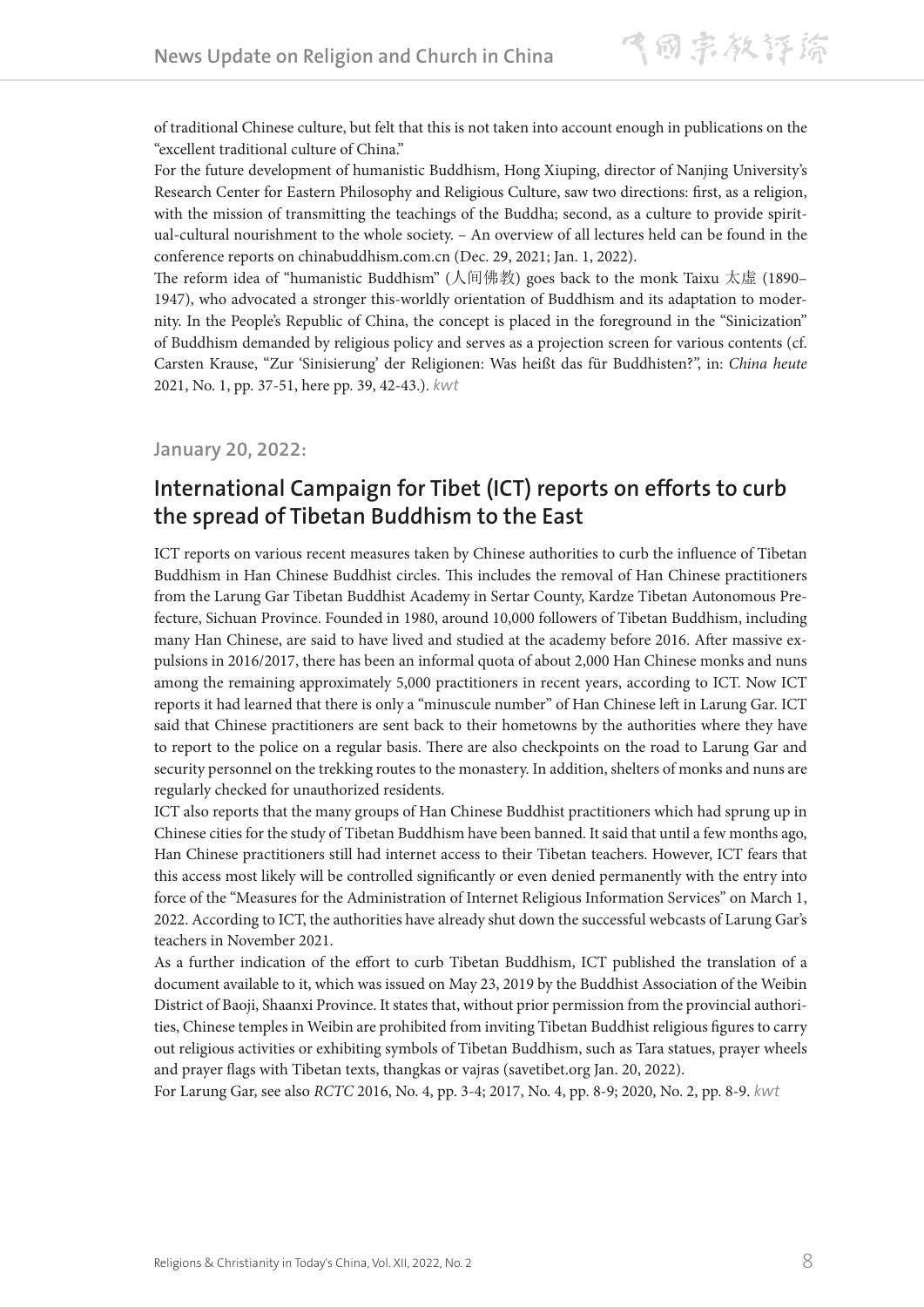### **Islam**

**January 7, 2022:**

### *Radio Free Asia***: Uyghur woman sentenced to 14 years in prison for teaching Islam to children and hiding copies of the Quran**

The US broadcaster *Radio Free Asia* (*RFA*) cites two sources wishing to remain anonymous, as well as local authorities. According to the report, Hasiyet Ehmet, a 57 year old Uyghur woman living in Manas County of Changji Hui Autonomous Prefecture in Xinjiang, was arrested by police during the night of May 2017, interrogated and detained for 15 days. In September of the same year, she was formally arrested and then convicted. According to *RFA*, a Manas County court official confirmed that Hasiyet Ehmet had been sentenced to 14 years in prison "because of teaching kids the Quran and hiding two copies of Quran when authorities were confiscating them, and later getting caught." According to *RFA*, her husband was sentenced to life imprisonment in 2009 on separatist charges.

In 2017, *RFA* had reported that from January 2017, authorities in Xinjiang had ordered residents to hand over all editions of the Quran published before 2012 and confiscated them because they contained "extremist content." According to the State Council's Xinjiang White Paper of 2015, in 2013, "the new Uygur edition of the Quran was published and 230,000 copies were sold" (rfa.org May 25, 2017; Jan. 10, 2022; White Paper "Historical Witness to Ethnic Equality, Unity and Development in Xinjiang," September 24, 2015). *kwt*

## **Judaism**

**November 13, 2021:**

# **Concert in Shanghai in memory of the Jewish refugees of the Second World War**

The concert, which commemorated the lives of Jewish refugees in Shanghai during World War II, took place at the Shanghai Concert Hall and included songs, piano recitals and performances from the novel *Song of Survivors* by Chinese-Canadian writer Bei La. The book is based on the true love story of a young Jewish couple who fled the Holocaust and ended up in Shanghai. Their son Mike Medavoy is an award-winning American film producer. Bei La has been researching and writing about the Jewish community in China and Shanghai for years. *Song of Survivors* was translated from Chinese into English by Jewish sinologist and translator Howard Goldblatt and published by Shanghai Foreign Language Education Press in 2020. A film adaptation is to be released in cinemas in China and the USA next spring (*Sixth Tone* Nov. 16, 2021). *kf*

# **Protestant Churches**

**December 7, 2021:**

### **Study Day on the National Conference on Religious Work**

On December 7, 2021, the leaders of the two Protestant umbrella organizations gathered in China to study Xi Jingping's speech at the National Conference on Religious Work, held in Beijing from December 3 to 4, 2021 (cf. *RCTC* 2022, No. 1, pp. 4-5). Pastor Xu Xiaohong, chairman of the two national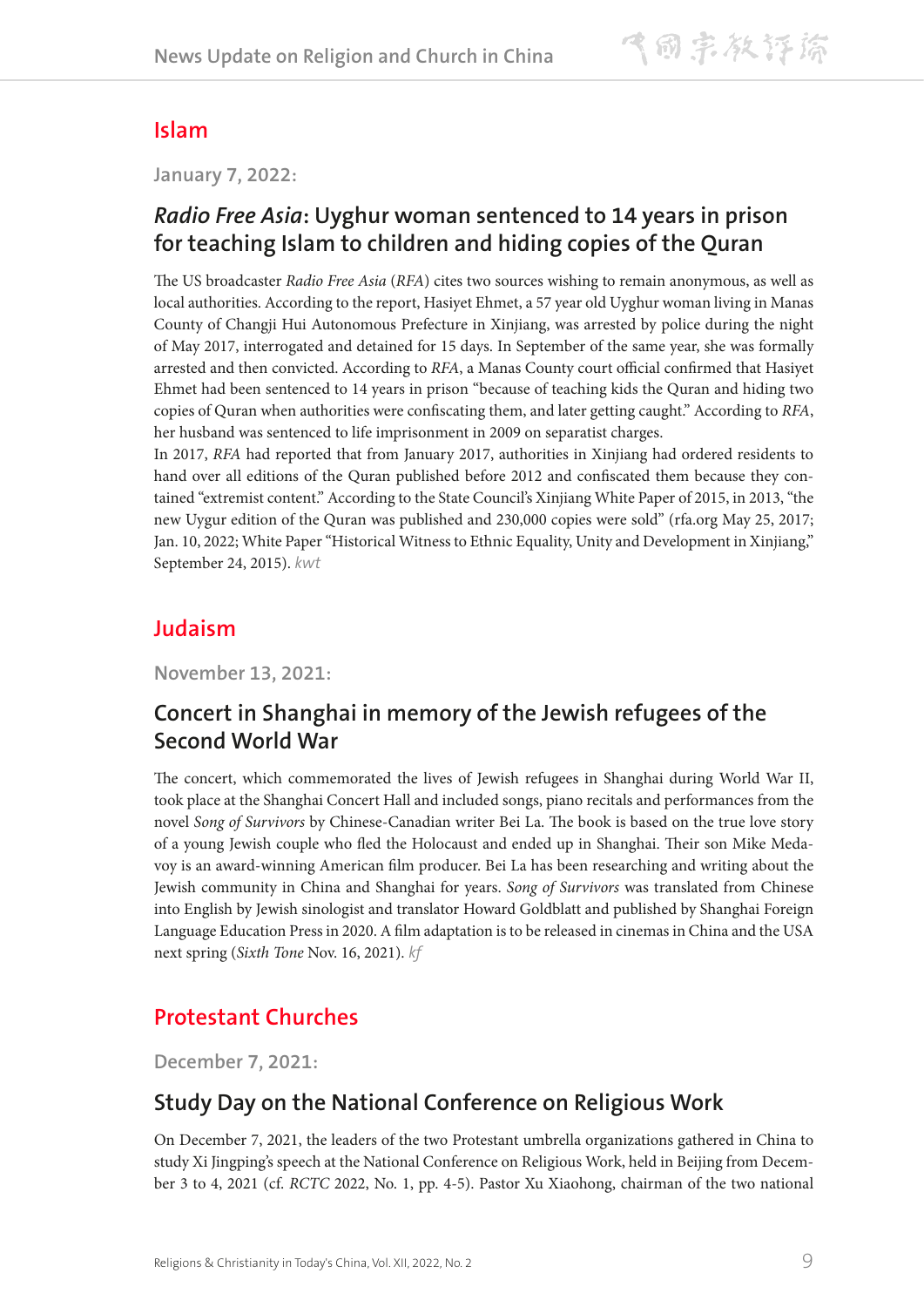Protestant associations, Pastor Wu Wei, president of the two Protestant associations, Pastor Shan Weixiang, vice president and general director, Pastor Shen Xuebin, vice president of the China Christian Council, and Gu Mengfei, general secretary, attended the meeting in Shanghai. They welcomed General Secretary Xi Jinping's landmark speech as important and far-sighted, and declared themselves to be in line with the guiding ideology and new strategies of religious work, as well as policies to intensify Sinicization. Xu Xiaohong said the nine imperatives of the speech must become obligatory for every church and church leadership in the coming weeks and months. This means that Marxist religious theory must be internalized and put into practice; political slogans and terms should find their way into the sermons; national feeling and identification with the communist leadership must be strengthened (ccctspm.org Dec. 8, 2021).

*Isabel Friemann, China InfoStelle*

**Beginning of January 2022:**

### **Seven years in prison for online bookseller Chen Yu**

At the beginning of January, the sentence of seven years in prison and a fine of 200,000 RMB against the operator of the online bookstore "Wheat Bookstore" (小麦书房), Chen Yu, was handed down in the second instance. His arrest in September 2019 was followed a year later by the now confirmed verdict. His online trade, based in Taizhou, Zhejiang Province, was accused of distributing illegal Christian publications from Taiwan and the United States, as well as sending several thousand copies of the book "The Gospel Revolt" (福音的政变) by Pastor Wang Yi, of the Early Rainbow Covenant Church in Chengdu. On December 26, 2019, Wang Yi was sentenced to nine years in prison for "inciting the overthrow of state power" (cf. *RCTC* 2020, No. 2, p. 9). The remaining stock of 12,684 books was confiscated and destroyed. Customers of the "Wheat Bookstore" identified by the police should expect to be questioned. They have been instructed to return any ordered goods (bitterwinter.org Jan. 11, 2022; https://wqw2010.blogspot.com/2022/01/7.html?msclkid=5c2131e5b40b11eca8e19b9990a58aba). *Isabel Friemann, China InfoStelle*

#### **Between January 27 and March 27, 2022:**

### **Participants in Christian conference in Malaysia released upon completion of prison sentences in Shanxi – two sentences are still pending**

The parishioners of the Reformed Church of Zion (询城归正教会) in Fenyang, Shanxi Province, were sentenced to six, seven and eight months in prison in early January 2022 for "illegally crossing the border." Following their arrests on July 28, 2021, they had served prison sentences ending on January 27, February 27 and March 27 respectively. The background to their arrests was their participation in an international Christian conference in Kuala Lumpur, Malaysia, under the motto "Building the heavenly body of Christ on earth" (建立属天又地的基督身体), January 28–31, 2020. This conference was organized by Chinese evangelist Tang Chongrong 唐崇荣 who lives abroad. Because of his criticism of the CCP and its restrictive religious policies, Pastor Tang's sermons have been blocked on the Chinese Internet. In November of 2021, community leader An Yankui and Mr. Zhang Chenghao were also arrested on the same charges (cf. *RCTC* 2022, No. 1, p. 9). They are also accused of a close relationship with the Early Rainbow Covenant Church in Chengdu, which is critical of the government. A verdict in the case of the two is still pending (*UCAN* Jan. 14, 2022; https://ipkmedia.com/132408/?msclkid=3fa7a6aeb41d11ecbf4dd0ff3f65d6f3). *Isabel Friemann, China InfoStelle*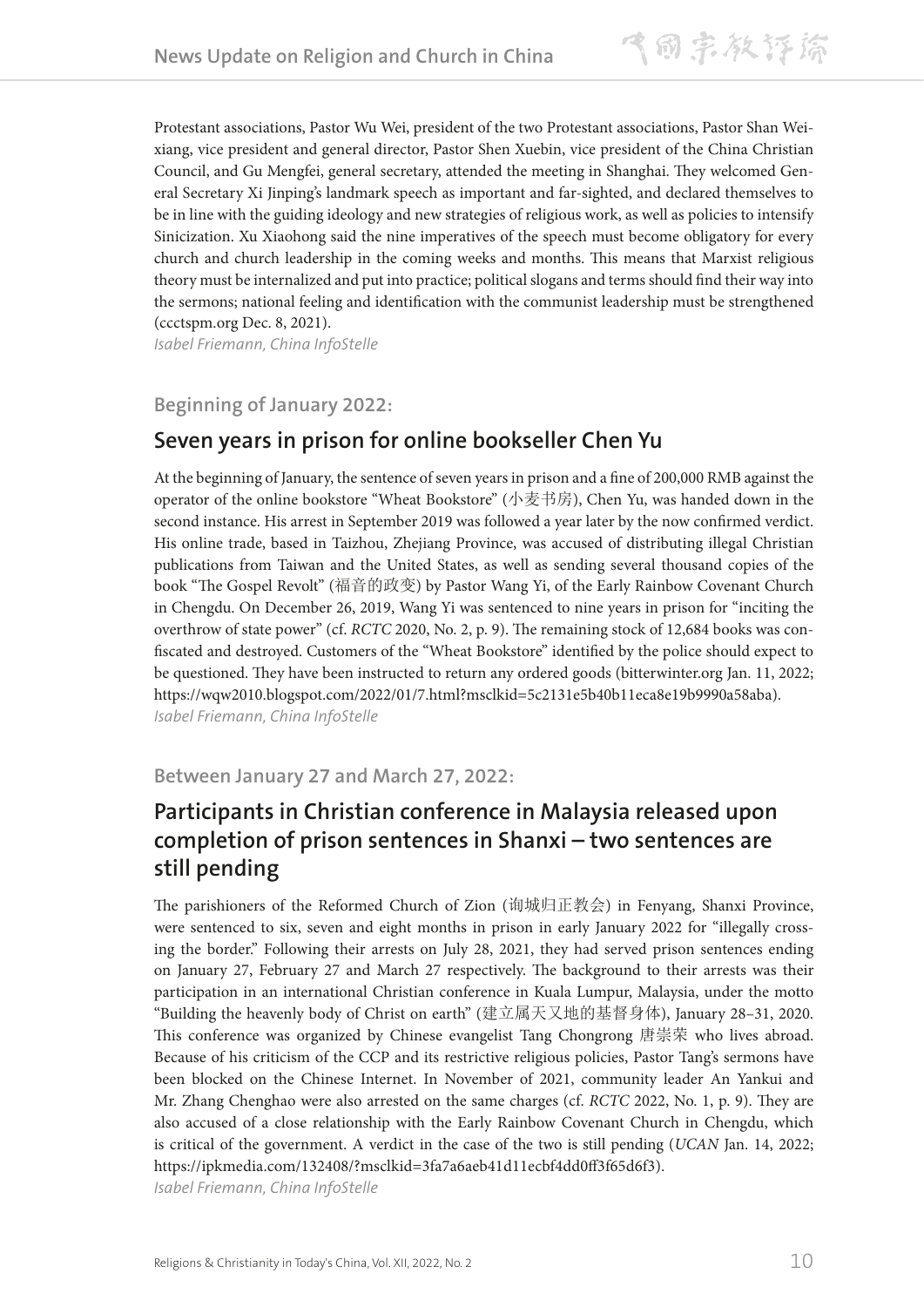**February 20, 2022:**

### **Arrest of Christian activist in Beijing's Zhongnanhai government district**

On February 20, for a few moments, Zhou Jinxia held up a sign at the entrance to Beijing's Zhongnanhai government district, calling on President Xi Jinping and his wife Peng Liyuan to embrace the Christian faith, citing God's love for the world. Pictures of it were briefly shared on social networks. Since 2009, Ms. Zhou has repeatedly attracted public attention with her demonstrative petitions. First, with written submissions, she demanded compensation for her destroyed residential property in the city of Dalian. Since her conversion to Christianity, she has hoped for the realization of divine justice through the conversion of political rulers to the faith. Since 2014, for example, she has been taking to the streets with evangelization messages in politically central places, first in front of the city government and the party committee of Dalian, and since Christmas of the same year, she has repeatedly done the same in the state capital. Ms. Zhou was arrested in Beijing in 2015, 2016 and 2018 and detained for 10 days each. In October 2020, she settled in the capital. In June 2021, an expulsion from Beijing and the confiscation of her property followed. One day after her arrest for "rioting" on February 20, Ms. Zhou was transferred to the Dalian authorities. In the course of her work as a petitioner, Zhou Jinxia has already been arrested over 50 times (*LiCAS* March 7, 2022; https://wqw2010.blogspot.com/2022/03/ blog-post\_80.html?msclkid=97ed4d26b40211ecac5e1b7cc9179bec).

*Isabel Friemann, China InfoStelle*

### **Catholic Church**

**December 5, 2021:**

### **Diocese of Guangzhou ends the "Year of Saint Joseph" proclaimed by Pope Francis – Joseph action in the Diocese of Ningbo**

At the end of the year dedicated to Saint Joseph, Bishop Gan Junqiu of Guangzhou held a solemn Mass in Guangzhou Cathedral. In his homily, the bishop called on young couples in particular to follow the example of Saint Joseph and to take responsibility for their families. The bishop encouraged all the faithful to be, like Saint Joseph, diligent, courageous, creative, loving, tolerant, honest and kind and, together with all nationalities, to build a modern socialist country.

That same day, a testimony meeting of the participants of a Joseph action was held in the Xushan parish in the diocese of Ningbo in Zhejiang. Seventeen representatives of the 148 families who took part gave testimony. They reported how the action "Saint Joseph comes into my family," combined with the seven virtues of the saint listed by Pope Francis [in the letter *Patris corde*], had revived their personal life, but also the life of the family and the community (xinde.org Dec. 6, 17, 2021).

Pope Francis had declared the period from December 8, 2020 to December 8, 2021 the Year of Saint Joseph. Previous special years proclaimed by the popes have been celebrated intensively by the Chinese Church, such as the Holy Year 2000, the Pauline Year 2008/2009, the Year of Faith 2012/2013 and the Holy Year of Mercy 2015/2016. The Year of Saint Joseph, on the other hand, has left fewer traces, at least in the Catholic media. Joseph and Mary are the most popular patron saints of Chinese Catholics. *kwt*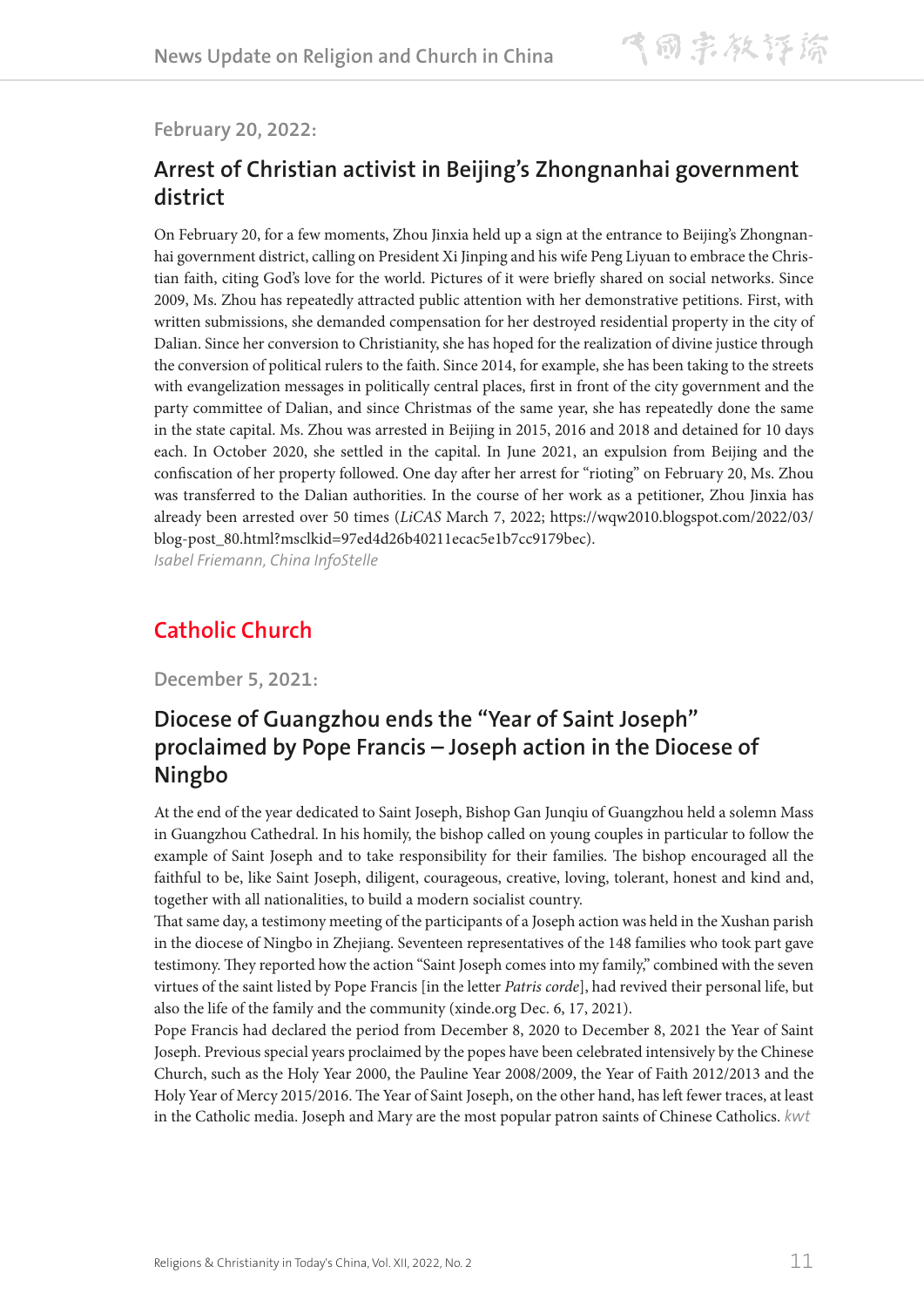#### **January 9, 2022:**

### **For the first time, Hangzhou Cathedral admits women to service at the altar**

At Sunday Mass, twelve women of the cathedral congregation were entrusted with this liturgical ministry. In the future, they will carry it out together with the male altar servers of the parish. This should also give the lay women the opportunity to exercise their baptismal priesthood even more comprehensively, the report says. According to the report, this is also in response to Pope Francis' Motu proprio *Spiritus Domini* of January 11, 2021 [in which the Pope, by modifying Canon Law, officially decreed that women can also be entrusted with the liturgical ministries of lector and acolyte – as has long been customary in parish practice in many places]. The congregation is pleased that for the first time in the 400-year history of Hangzhou Cathedral, women have served as altar servers, the report said (xinde. org Jan. 12., 2022).

The incident shows that unity with the Pope continues to be very important to the Chinese Church. Female altar servers have been common in the Chinese Church for some time, but not yet everywhere. At the same time, in many places it is no longer possible for children to serve as altar servers because of the authorities' prohibition that prevents minors from entering churches. *kwt*

#### **February 21, 2022:**

### **Underground Bishop Zhang Weizhu of Xinxiang still in detention**

Nine months after his arrest on May 21, 2021, Bishop Zhang Weizhu of the Apostolic Prefecture of Xinxiang in Henan Province remains in custody, a Catholic has told *AsiaNews* . During a police raid on an old factory building in Shaheqiao, Hebei Province, used by the prefecture as a seminary, 10 priests and 10 seminarians were arrested together with the bishop. All but the bishop were released a short time later. The seminarians, however, were not allowed to continue their seminary studies. During the Chinese New Year, two people were allowed to visit the bishop briefly. Bishop Zhang Weizhu, consecrated in 1991, was appointed Bishop of the Apostolic Prefecture of Xinxiang by Rome in 1998, but was never recognized as such by the government, which instead appointed an administrator for Xinxiang in 2010 (*AsiaNews* Feb. 21, 2022; see also *RCTC* 2021, No. 3, p. 13). *kf*

#### **March 7, 2022:**

### **Bishop Shen Bin speaks at the Chinese People's Political Consultative Conference (CPPCC)**

CPPCC member Shen Bin, Bishop of Haimen, Vice Chairman of the Chinese Bishops' Conference and the Chinese Catholic Patriotic Association, gave a speech during the CPPCC's annual meeting as a representative of the religious circles on the topic "Raise the level of self-management, promote the healthy transmission of our country's religions." According to a report by the state news agency *Xinhua*, he called for the Sinicization and adaptation of religions to the socialist society with Chinese characteristics. The question of the correct "religious style" has to do with the healthy transmission of religious heritage and even with the survival of religions, Bishop Shen said. For healthy transmission, he called for "courage for self-purification." Outdated rules and bad habits that do not meet the requirements of the era and public interest should be abolished, he said. The understanding that the state is above religion, that state law is above religious law and that religious adherents are first and foremost citizens must be firmly anchored, said Bishop Shen, among others (*Beijing ribao* and *Xinhua* as found at chinacatholic.cn March 8, 2022). *kwt*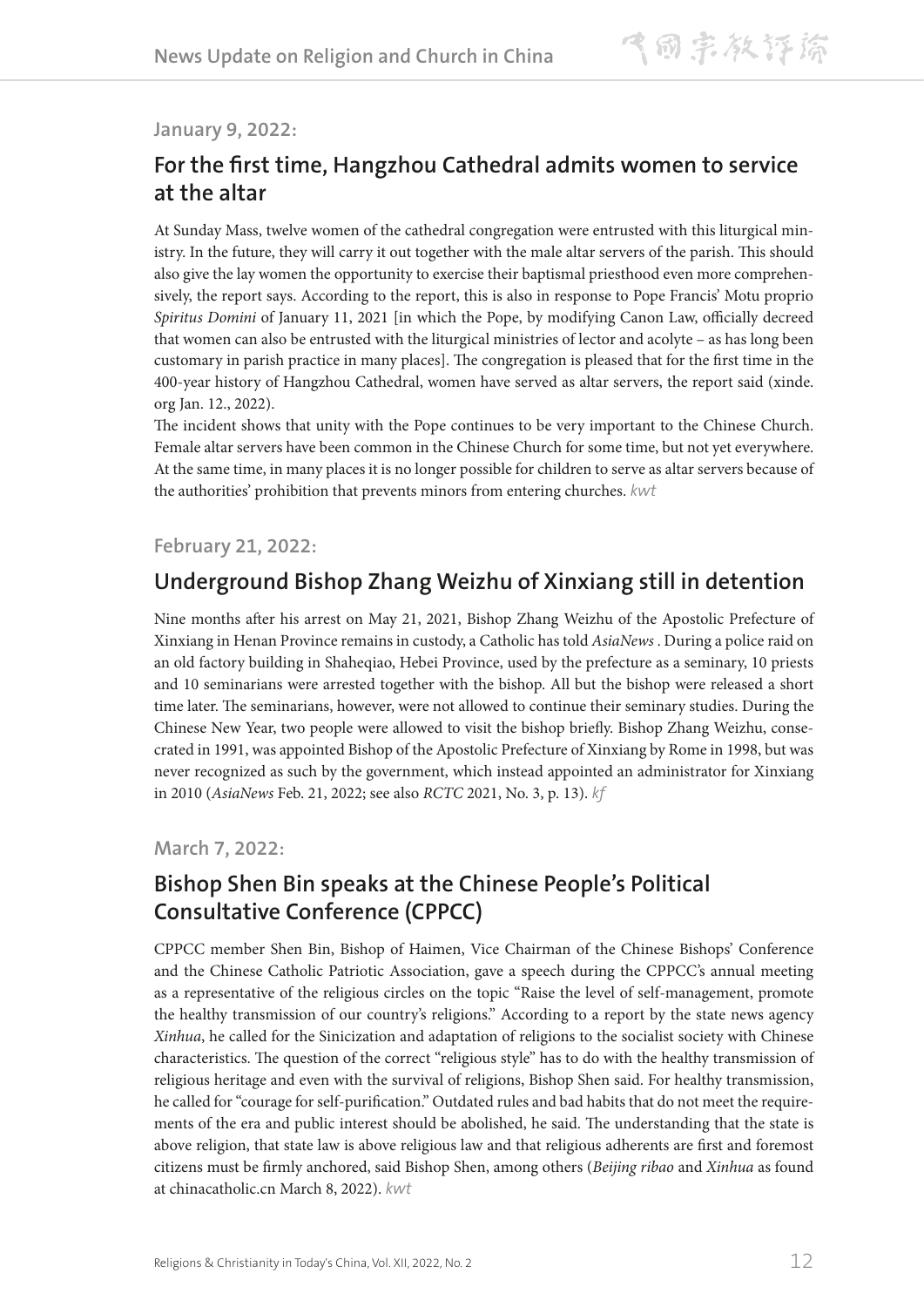**March 20, 2022:**

### **Diocese of Shanghai cancels Marian pilgrimages to Sheshan again for May 2022**

According to a letter from the Shanghai diocese, in view of the pandemic situation and in accordance with the city's Corona prevention requirements and regulations, the diocese has once again decided to suspend the May pilgrimages to Sheshan this year. During this time, the basilica at the top of Sheshan, the church halfway up the mountain and the corresponding areas [such as the Stations of the Cross] will be closed, no collective religious activities are carried out and no pilgrims will be received, the letter says. It is not signed by name – Bishop Ma Daqin of Shanghai has been under a kind of house arrest on the Sheshan since 2012 and is not allowed to exercise his office (www.xinde.org/show/52517). The pilgrimage to Sheshan has not taken place since the outbreak of the Corona pandemic. Sheshan is one of the most important Catholic pilgrimage sites in China. In 2007, Pope Benedict XVI declared May 24, the Feast Day of Mary Help of Christians, who is venerated on the Sheshan, a "World Day of Prayer for the Chinese Church." *kwt*

## **Sino-Vatican Relations**

#### **February 2, 2022:**

### **Pope Francis greets participants and organizers of the Olympic and Paralympic Winter Games**

At the end of the General Audience, Pope Francis said, referring to the Olympic and Paralympic Winter Games in Beijing: "I warmly greet all participants. I wish the organizers every success and to the athletes that they may give their very best. Sports, with its universal language, can build bridges of friendship and solidarity between individuals and peoples of all cultures and religions." The pope further said: "With a special thought, I embrace the whole Paralympic world: we will win the most important medal together, if the example of athletes with disabilities will help everyone to overcome prejudices and fears and to make our communities more welcoming and inclusive. This is the real gold medal. I also follow with attention and emotion the personal stories of refugee athletes. May their witness help to encourage civil societies to open up with ever greater confidence to all, leaving no one behind. I wish the great Olympic and Paralympic family a unique experience of human fraternity and peace: blessed are the peacemakers! (Mt 5:9)" (www.vatican.va/content/francesco/en/audiences/2022/ documents/20220202-udienza-generale.html). *kwt*

**March 22, 2022:**

### **Pope sends telegram after deadly crash of China Eastern Airlines plane**

The day following the crash of a China Eastern Airlines Boeing 737 on March 21 en route from Kunming to Guangzhou, in which all 132 people on board died, Pope Francis offered his condolences to President Xi Jinping in a telegram. The text was signed, as is customary in such cases, by Cardinal Pietro Parolin, Secretary of State. The Pope expressed his "heartfelt condolences" to Xi and his fellow citizens. The Pope said he is saddened by the news and is praying for those who have lost their lives and for the consolation of those who grieve them. He asked for the "Divine blessing" for everyone, the telegram reads. *Xinde* published the text in a Chinese translation with a screenshot of the Ital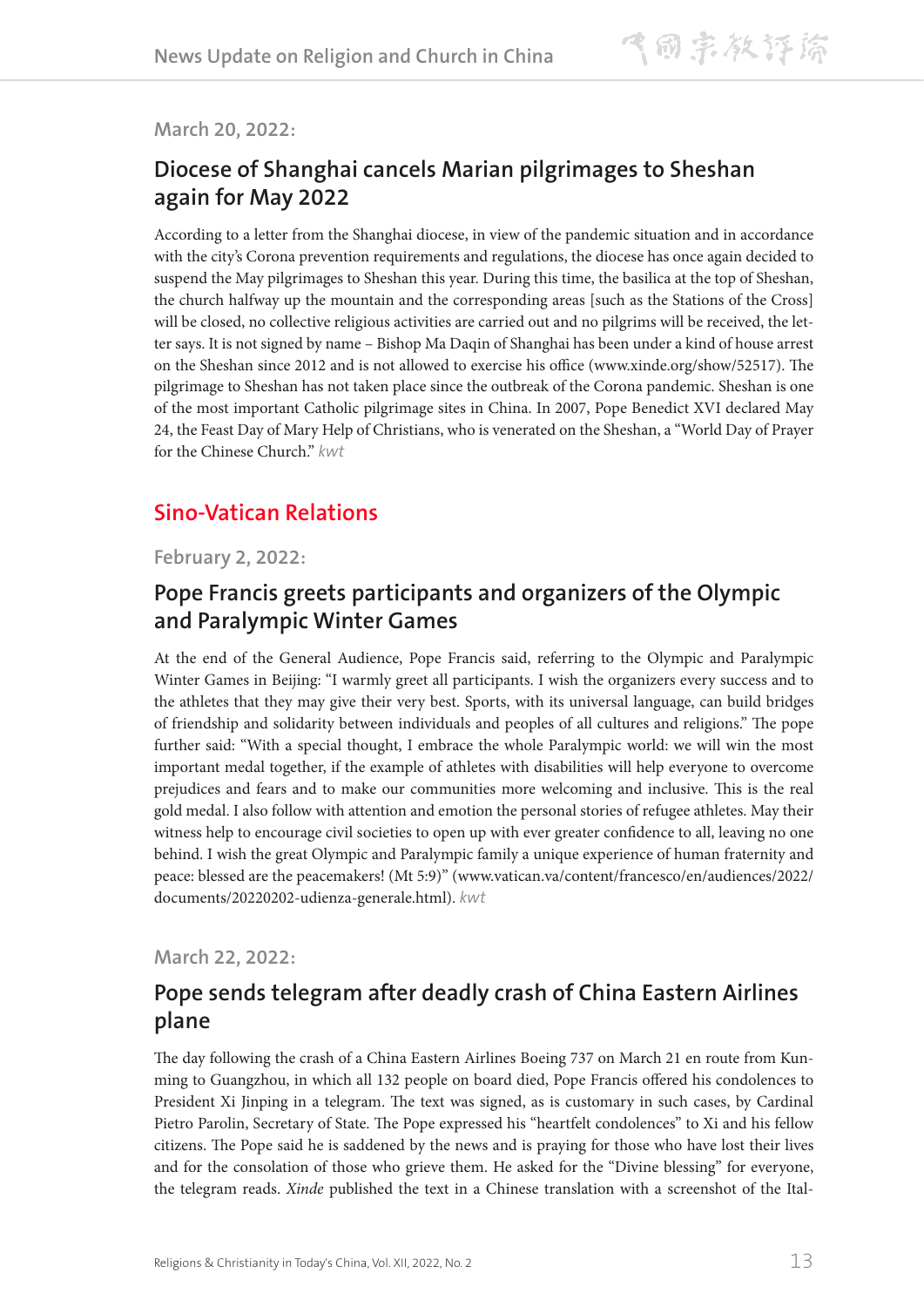ian original from the Vatican website (press release of the Holy See of March 22) (*Vaticanews* March 22, 2002; xinde.org March 22, 2022; https://press.vatican.va/content/salastampa/it/bollettino/pubblico/2022/03/22/0199/00433.html). *kf*

# **Hong Kong**

**December 30, 2021:**

### *Reuters***: Chinese bishops exchanged views on Sinicization with Hong Kong clerics in October**

According to a December 30, 2021 *Reuters* report, on October 31, 2021, in a one-day, non-public, formal online meeting, Chinese bishops and priests briefed senior clerics in Hong Kong on Xi Jinping's vision of a religion with "Chinese characteristics." The Hong Kong Central Government Liaison Office, as well as officials from the State Administration of Religious Affairs, are said to have monitored the Zoom meeting, which was attended by three leading bishops and about 15 religious figures from mainland China's official Catholic Church, as well as about 15 senior Hong Kong clerics. Names of mainland participants are not mentioned in the report. The speakers from the mainland had described how Xi's policy of "Sinicization" coincided with the Vatican's long-standing policy of inculturation – "without mentioning Xi," the report said. But Xi was the elephant in the room, according to one of the Hong Kong clerics interviewed. "We all know the word sinicization carries a political agenda behind it, and they didn't have to spell that out," another cleric said. The Hong Kong side was led by Reverend Peter Choy, who was considered close to Beijing by local Catholics and who used to be Beijing's preferred choice for the episcopate, *Reuters* says. Bishop Chow (who at that time was still awaiting his episcopal ordination on December 4) attended the event shortly after the opening, "which may give him room to manoeuvre in future," according to three of the clergy. Cardinal John Tong opened and closed the event, they said. The October meeting ended with a loose understanding by both sides that more meetings should be held in the future, but no dates were set, the clergy said. "The pressure is building on us in Hong Kong ... some of us see (sinicization) as code for Xi-nification," one of them said. "We are going to have to be clever to resist" (*Reuters* Dec. 30, 2021). *kf*

**January 13, 2022:**

### **Cardinal Joseph Zen reaches the age of 90**

Cardinal Joseph Zen Ze-kiun SDB, Bishop Emeritus of Hong Kong, celebrated his 90th birthday on January 13. Cardinal Zen is known worldwide for his commitment to religious freedom and human rights in his native China. The Cardinal celebrated his birthday with a small group, which included his successors in the episcopate Cardinal John Tong and Bishop Stephen Chow.

Cardinal Zen was born on January 13, 1932 in the Diocese of Shanghai. He entered the Salesian Order and was ordained a priest in Turin in 1961. During his priestly ministry, he was a lecturer at the seminary in Hong Kong and in various seminaries in mainland China. He also served as provincial superior of the Salesian China Province. On September 13, 1996, a few months before Hong Kong was returned to China on July 1, 1997, he was appointed Coadjutor Bishop of Hong Kong by Pope John Paul II, succeeding Cardinal John Baptist Wu in the episcopate in 2002. He was appointed cardinal by Pope Benedict XVI in 2006 and headed the diocese until 2009. Cardinal Zen has repeatedly made his convictions known in public, for example by taking to the streets personally alongside the students during the protests of the Umbrella Movement (*AsiaNews* Jan. 13, 2022). *kf*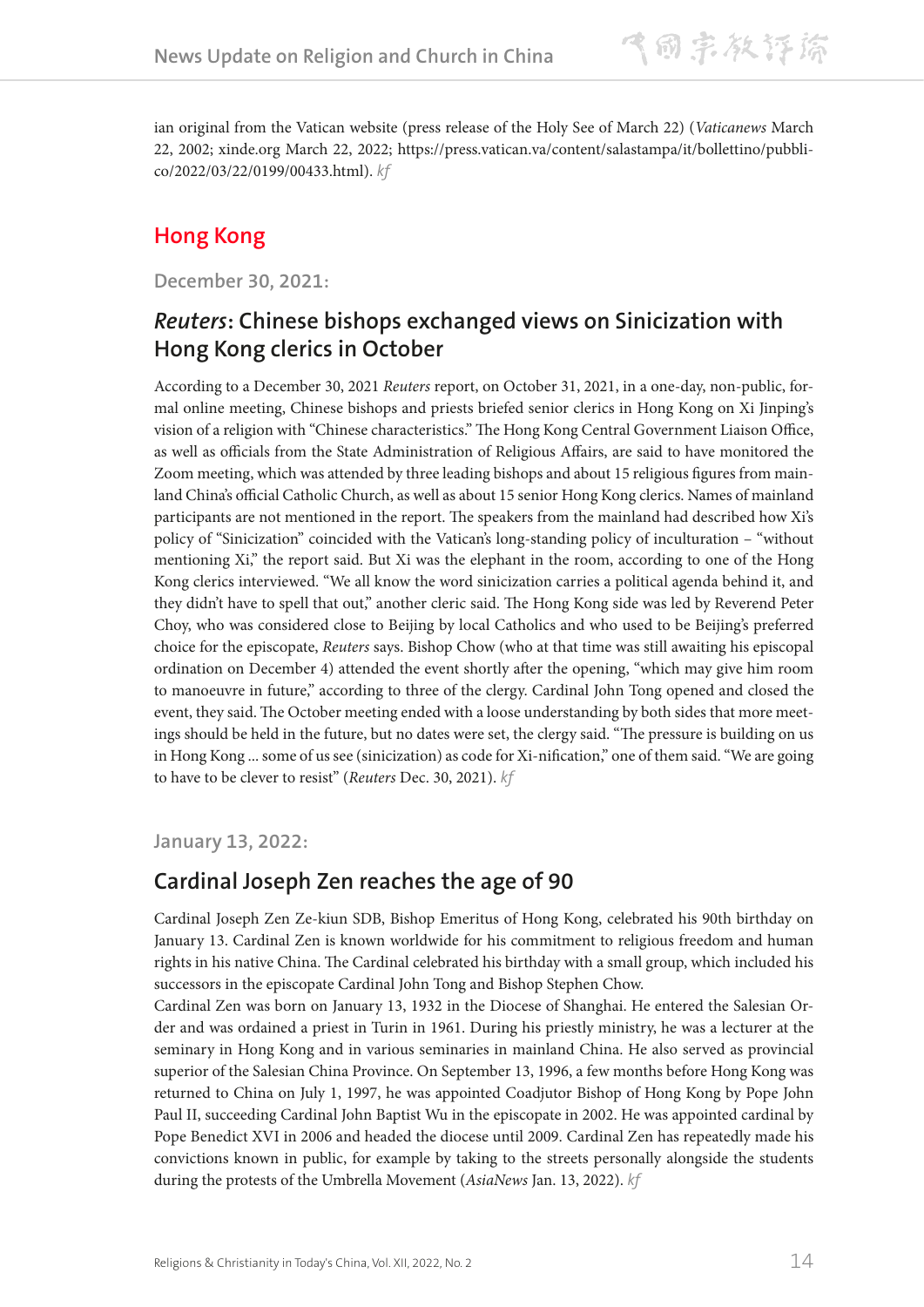**January 31, 2022:**

### **Chinese New Year: Leaders of the Six Religions send greetings for the Year of the Tiger**

In its annual New Year's message, the Colloquium of Six Religious Leaders in Hong Kong, as in previous years, conveyed greetings and prayers to Hong Kong residents. The signatories are Most Ven. Kuan Yun, President of the Hong Kong Buddhist Association; Bishop Stephen Chow Sau-yan SJ, Bishop of the Catholic Diocese of Hong Kong; Dr. Tong Yun-Kai, President of the Confucian Academy; Ibrahim Sat Che-Sang, Chairperson of the Chinese Muslim Cultural and Fraternal Association; Rev. Wong Ka-Fai, Chairman of the Hong Kong Christian Council, and Leung Tak-Wah, Chairperson of the Hong Kong Taoist Association. Their message focuses on the Corona pandemic, which has hit Hong Kong hard, as well as the 25th anniversary of Hong Kong's "return to the Motherland." At the end of the letter, the religious leaders summarize their wishes as follows: "That the pandemic will vanish, that everyone will live in peace and comfort and that every family stays safe and healthy. We also bless the World with peace and happiness, that our Motherland continues to thrive and prosper and that Hong Kong be blessed with long-lasting stability and peace" (*Hong Kong Sunday Examiner* Jan. 31, 2022). *kf*

**February 5, 2022:**

### **Former representative of the Holy See in Hong Kong appointed Nuncio of the Republic of the Congo and in Gabon**

In a press release dated February 5, the Holy See announced that Msgr. Javier Herrera Corona – the former head of the Holy See Study Mission in Hong Kong – has been appointed Apostolic Nuncio in the Republic of the Congo and in Gabon. Msgr. Herrera Corona was born on May 15, 1968 in Autlán, Mexico, and was ordained a priest on September 21, 1993. He holds a degree in canon law. According to the press release, Javier Herrera Corona entered the diplomatic service of the Holy See on July 1, 2003 and served in the pontifical representation in Pakistan, Peru, Kenya, Great Britain and the Philippines. His position in Hong Kong is not mentioned in the communication. Officially Msgr. Herrera Corona belonged to the Pontifical Nunciature in the Philippines. According to the *Sunday Examiner*, he has served on the Holy See's Study Mission in Hong Kong (responsible for the Church in Mainland China) since September 2016 and has been the leader of the Study Mission since January 2, 2020. Msgr. Herrera Corona countered speculation in the media that the Vatican had withdrawn its representatives from Taiwan (see entry of January 31, 2022 in the section "Taiwan") and Hong Kong because of possible diplomatic relations with China. Mgsr. Herrera Corona said, according to *UCAN*, that these are regular transfers and that the Vatican will not give up its missions in Taiwan and Hong Kong. The establishment of a diplomatic mission in China is "the last of the least objectives" of the Holy See (*Hong Kong Sunday Examiner* Feb. 6, 2022; *UCAN* Feb. 11, 2022; https://press.vatican.va/content/salastampa/ en/bollettino/pubblico/2022/02/05/220205b.html). *kf*

**February 24, 2022:** 

## **Hong Kong churches closed again due to high Covid numbers**

In accordance with the government's measures to combat the Corona pandemic, Hong Kong's churches and chapels, which regularly hold public masses, will remain temporarily closed from February 24 to April 20, unless it is a wedding (attendance no more than five people) or a funeral (no limit on the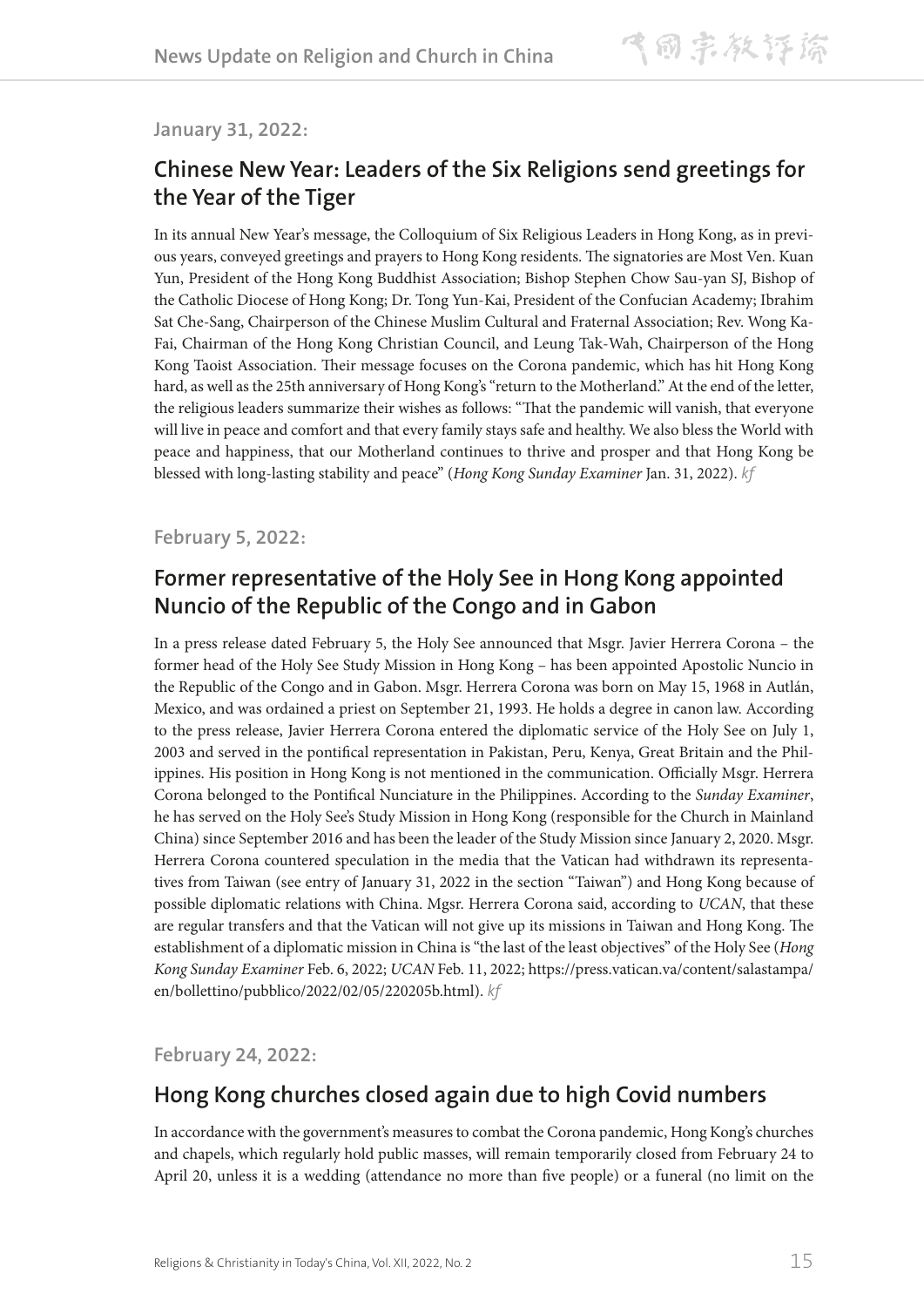number of participants). However, those who participate in the two religious ceremonies must meet the condition for entering churches or chapels, that is, present a vaccination certificate required by the government; all persons over the age of 12 must then be vaccinated at least once. All other divine services were again moved to the Net, as has been the case several times in the last two years. The celebrations during Holy Week and Easter will also take place exclusively online, many of which will be personally presided over by Bishop Chow.

Hong Kong was hit largely unprepared by a huge wave of infections with the Omikron variant of the coronavirus in the first months of this year. As of March 18, more than 1 million cases had already been recorded among the 7.5 million inhabitants – with over 5,000 Covid deaths. The reasons include low vaccination rates among the elderly, low rates of pre-infections and an overburdened health system coupled with the cramped housing conditions in Hong Kong (see the website of the Diocese https://catholic.org.hk/en/cn20220224/; https://catholic.org.hk/en/cn20220314/; *The Guardian* March 18, 2022). *kf*

**March 17, 2022:**

### **Bishop Chow visits Rome**

According to a statement from the Press Office of the Holy See, on the morning of March 17, Pope Francis received in an audience "S.E. Mons. Stephen Chow Sau-yan, Vescovo di Hong Kong (Cina)" / Bishop Stephen Chow Sau-yan, Bishop of Hong Kong (China). This was confirmed by the Diocese of Hong Kong on March 22 on its website: "Bishop Stephen Chow Sau Yan, S.J. of the Catholic Diocese of Hong Kong was invited to make an unofficial visit to Rome in early March after his episcopal ordination [December 4, 2021]. During a meeting with Pope Francis, Bishop Chow suggested the Holy Father to give his Blessing to the Church in China and in Hong Kong during this pandemic, and the Pope gladly accepted. The Pope then gave his blessings in Italian." In two video messages, which Pope Francis spontaneously recorded, he addressed his greetings and blessings to Catholics in mainland China as well as in Hong Kong (https://catholic.hk/4t9; https://catholic.hk/7424e6; https:// catholic.org.hk/en/media-20220322/; https://press.vatican.va/content/salastampa/it/bollettino/ pubblico/2022/03/17/0181/00389.html). *kf*

### **Taiwan**

**January 31, 2022:**

### **Chargé d'Affaires of the Holy See in Taiwan appointed Nuncio in Rwanda**

A press release from the Holy See dated January 31 stated that Msgr. Arnaldo Catalan has been appointed Apostolic Nuncio in Rwanda by Pope Francis. This marks the end of his tenure as the Chargé d'Affaires of the nunciature in Taipei, a position that he has held since 2019. According to the press release, Msgr. Catalan was born on September 18, 1966 in Manila, Philippines. "He was ordained a priest on 25 March 1994, and incardinated in the metropolitan archdiocese of Manila. He graduated in theology and canon law. He entered the diplomatic service of the Holy See on 1 July 2001, and served in the pontifical representations in Zambia, Kuwait, Mexico, Honduras, Turkey, India, Argentina, Canada, Philippines and China (Taipei). He knows Italian, English and Spanish." Interesting is the name "China (Taipei)" and not the official name "Republic of China." It remains to be seen in what form the nunciature will be reoccupied, also in view of the Sino-Vatican relations. The Holy See main